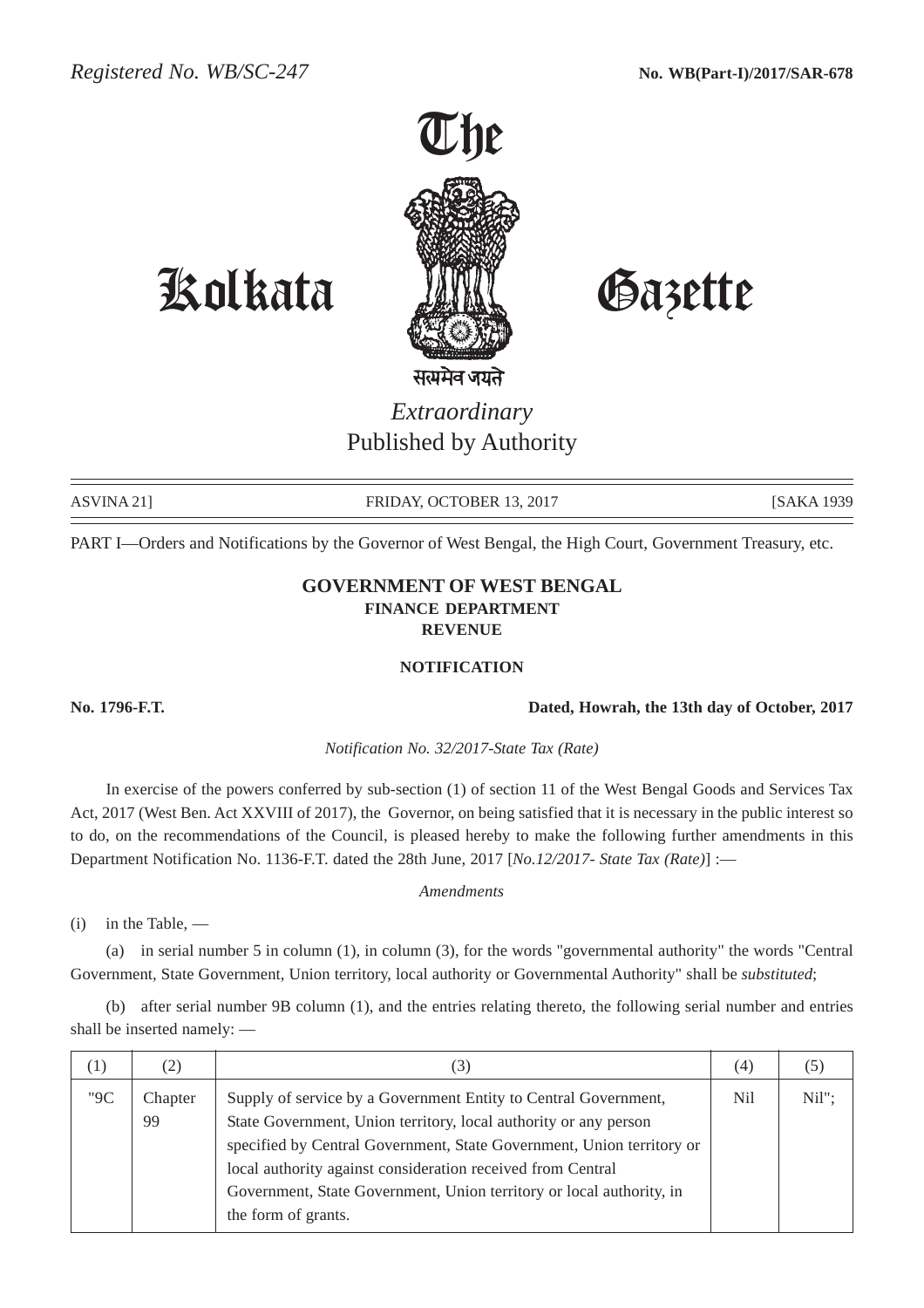| (1)   | (2)                                   | (3)                                                                                                                                                                                                                                                                              | (4) | (5)   |
|-------|---------------------------------------|----------------------------------------------------------------------------------------------------------------------------------------------------------------------------------------------------------------------------------------------------------------------------------|-----|-------|
| "21A" | Heading<br>9965 or<br>Heading<br>9967 | Services provided by a goods transport agency to an unregistered<br>person, including an unregistered casual taxable person, other than the<br>following recipients, namely: —<br>any factory registered under or governed by the Factories Act,<br>(a)<br>1948 (63 of 1948); or | Nil | Nil"; |
|       |                                       | (b) any Society registered under the Societies Registration Act,<br>1860 (21 of 1860) or under any other law for the time being in<br>force in any part of India; or                                                                                                             |     |       |
|       |                                       | any Co-operative Society established by or under any law for<br>(c)<br>the time being in force; or                                                                                                                                                                               |     |       |
|       |                                       | any body corporate established, by or under any law for the<br>(d)<br>time being in force; or                                                                                                                                                                                    |     |       |
|       |                                       | any partnership firm whether registered or not under any law<br>(e)<br>including association of persons;                                                                                                                                                                         |     |       |
|       |                                       | any casual taxable person registered under the Central Goods<br>(f)<br>and Services Tax Act or the Integrated Goods and Services<br>Tax Act or the State Goods and Services Tax Act or the Union<br>Territory Goods and Services Tax Act.                                        |     |       |

(c) after serial number 21 column (1), and the entries relating thereto, the following serial number and entries shall be *inserted* namely: —

(d) after serial number 23 column (1), and the entries relating thereto, the following serial number and entries shall be *inserted* namely: —

|      | (2)             |                                                                       | $\left(4\right)$ |       |
|------|-----------------|-----------------------------------------------------------------------|------------------|-------|
| "23A | Heading<br>9967 | Service by way of access to a road or a bridge on payment of annuity. | Nil              | Nil"; |

(e) in serial number 41 column (1), for the entry in column (3), the following entry shall be *substituted*, namely: —

"Upfront amount (called as premium, salami, cost, price, development charges or by any other name) payable in respect of service by way of granting of long term lease of thirty years, or more of industrial plots or plots for development of infrastructure for financial business, provided by the State Government Industrial Development Corporations or Undertakings or by any other entity having 50 per cent. or more ownership of Central Government, State Government, Union territory to the industrial units or the developers in any industrial or financial business area.";

- (ii) in paragraph 2, for clause (zf), the following shall be *substituted*, namely:
	- "(zf) "Governmental Authority" means an authority or a board or any other body,
		- (i) set up by an Act of Parliament or a State Legislature; or
		- (ii) established by any Government,

with 90 per cent. or more participation by way of equity or control, to carry out any function entrusted to a Municipality under article 243 W of the Constitution or to a Panchayat under article 243 G of the Constitution.